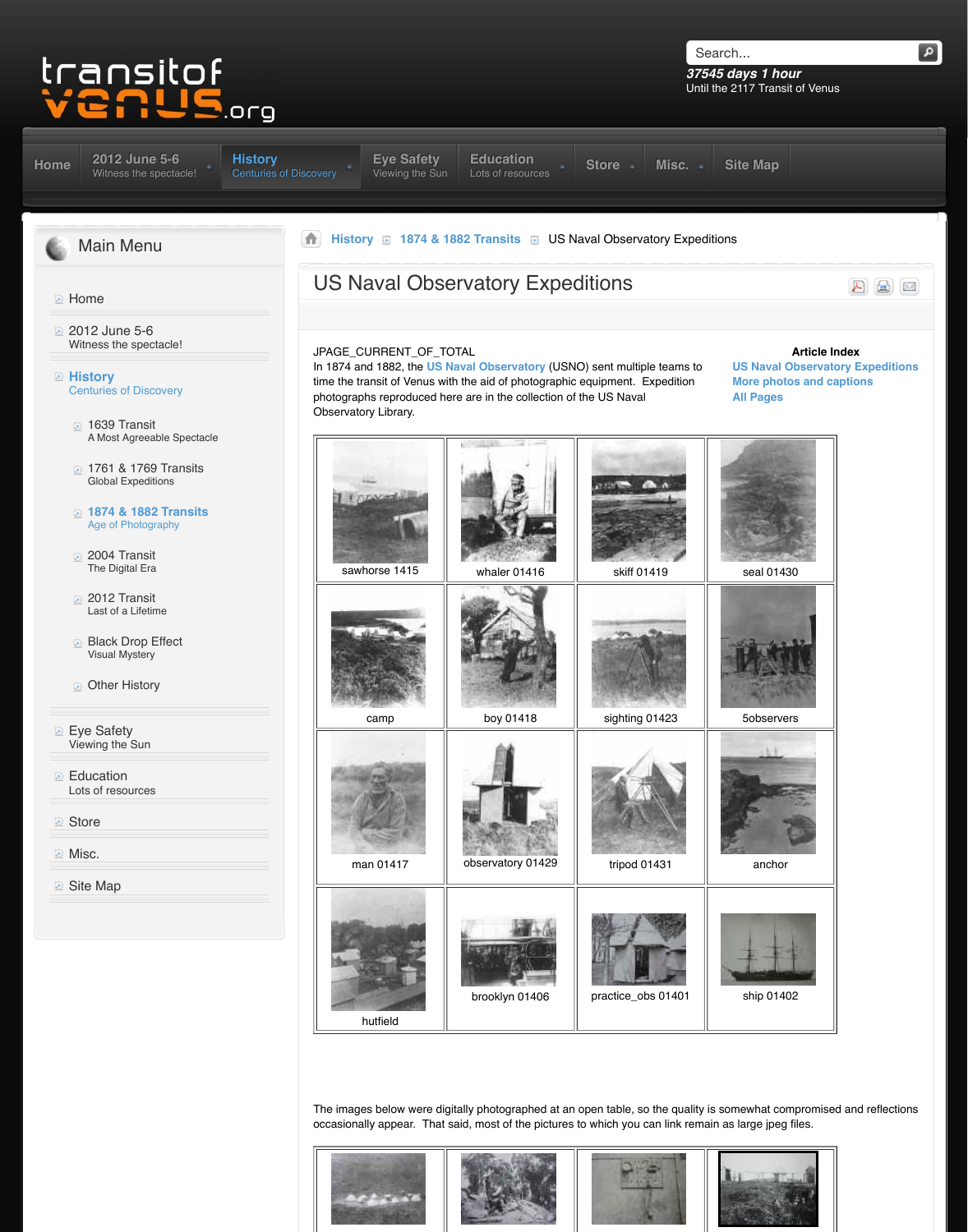



Additi[onal images from the](http://www.transitofvenus.org/images/stories/USNO2/usno-multihuts01397.jpg) Ge http://www.geh.org/ar/strip4 Huts erected at Naval Observatory

http://justfurfun.org/astrohtr An original heliostat from the U



Diagra[ms of heliostats from](http://www.transitofvenus.org/images/stories/USNO2/usno-waterside01437.jpg) th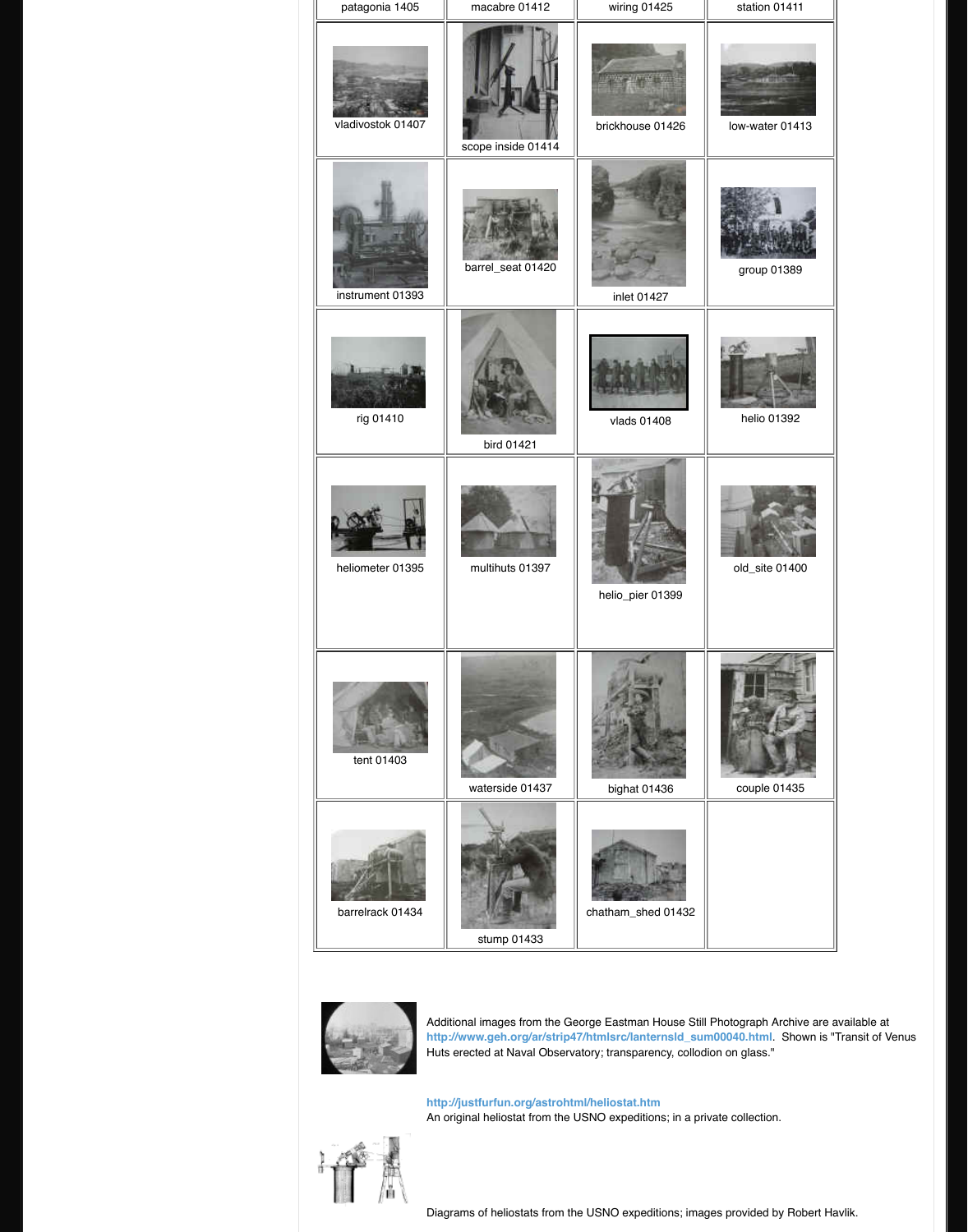

The following **text and images** are courtesy of the U.S.

## T[ransit of V](http://www.transitofvenus.org/images/stories/USNO2/usno-queenstown01386.jpg)en[us Plates](http://www.transitofvenus.org/images/stories/USNO2/usno-computations01338.jpg)

## **Transit of Venus Plates** - 1882

The site where these plates were taken is unknown.

Images from photographic plates of the Transit of Venus crossing the face of the face of the Sun tha[t last occurred in 18](http://www.transitofvenus.org/images/stories/USNO2/usno-piers01390.jpg)74 and 1882. Wet bromo-iodide plates were available. The Naval Observatory and Tr observe each of the transits; the results were importa survive from the American 1882 expeditions; none of The next transits of Venus occur in 2004 and 2012.